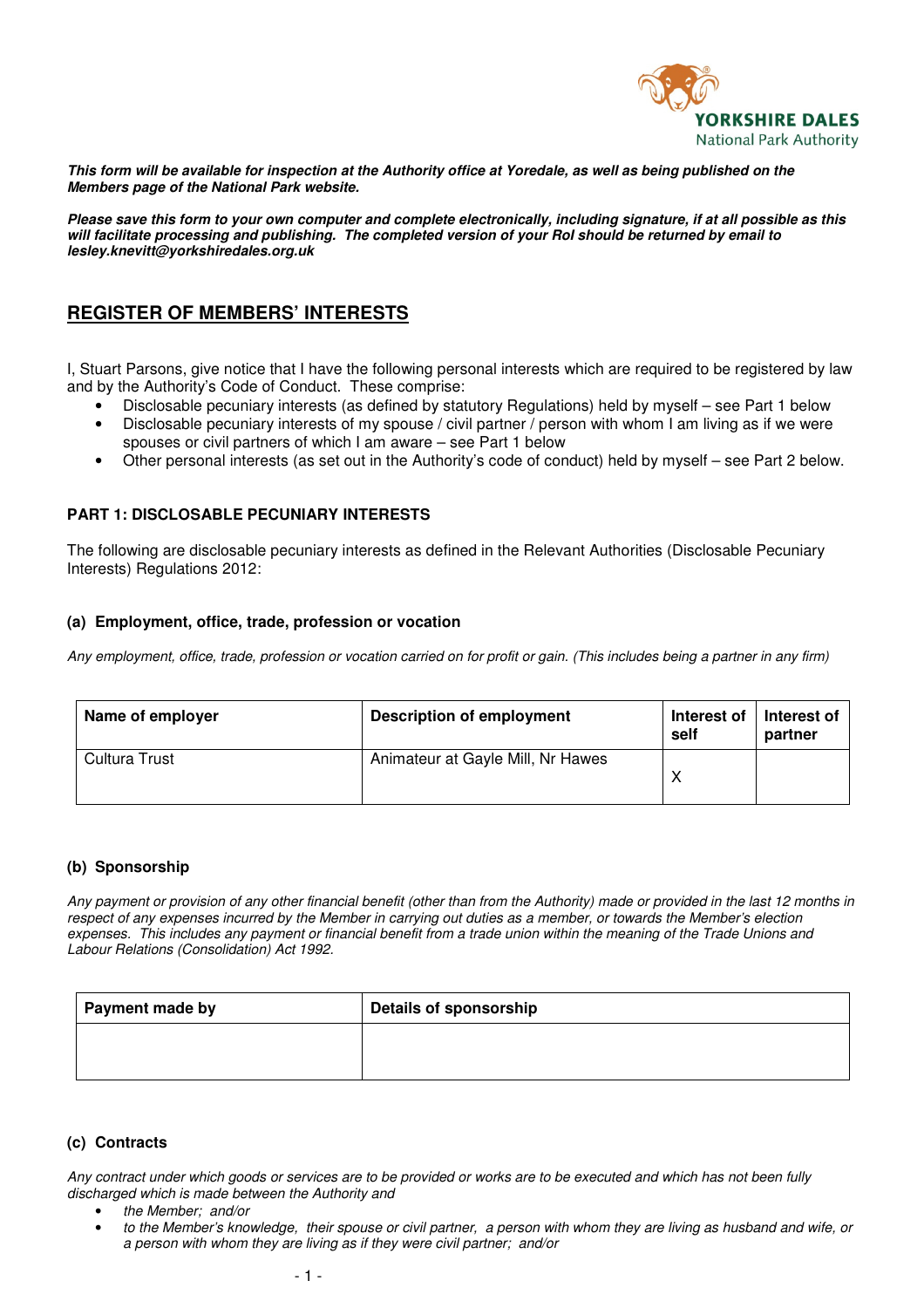• *any body in which any of the above have a beneficial interest* 

| Name of contract | Details of contract | Interest of   Interest of<br>self | partner |
|------------------|---------------------|-----------------------------------|---------|
|                  |                     |                                   |         |

### **(d) Land**

*Any beneficial interest in land (not including an easement, servitude, interest or right in or over land which does not carry with it a right to occupy the land or to receive income) which is within the area of the Yorkshire Dales National Park.* 

| <b>Address of land</b> | Details of land | Interest of   Interest of<br>self | partner |
|------------------------|-----------------|-----------------------------------|---------|
|                        |                 |                                   |         |

#### **(e) Licences for land**

*Any licence (alone or jointly with others) to occupy land in the area of the Yorkshire Dales National Park for a month or longer.* 

| <b>Address of land</b> | <b>Details</b> | Interest of   Interest of<br>self | partner |
|------------------------|----------------|-----------------------------------|---------|
|                        |                |                                   |         |

### **(f) Corporate tenancies**

*Any tenancy where (to the Member's knowledge) the landlord is the Authority and the tenant is a body in which* 

- *the Member; and/or*
- *to the Member's knowledge, their spouse or civil partner, a person with whom they are living as husband and wife, or a person with whom they are living as if they were civil partners*

*has a beneficial interest.* 

| Address or description of land | <b>Details</b> | Interest of<br>self | Interest of<br>partner |
|--------------------------------|----------------|---------------------|------------------------|
|                                |                |                     |                        |

#### **(g) Securities**

*Any beneficial interest in securities of a body where that body (to the Member's knowledge) has a place of business or land in the Yorkshire Dales National Park and either:* 

- *The total nominal value of the securities exceeds £25000 or one hundredth of the total issued share capital of that body; or*
- *If the share capital of that body is of more than one class, the total nominal value of the shares of any one class in which* 
	- *the Member and/or* 
		- *to the Member's knowledge, their spouse or civil partner, a person with whom they are living as husband and wife, or a person with whom they are living as if they were civil partners*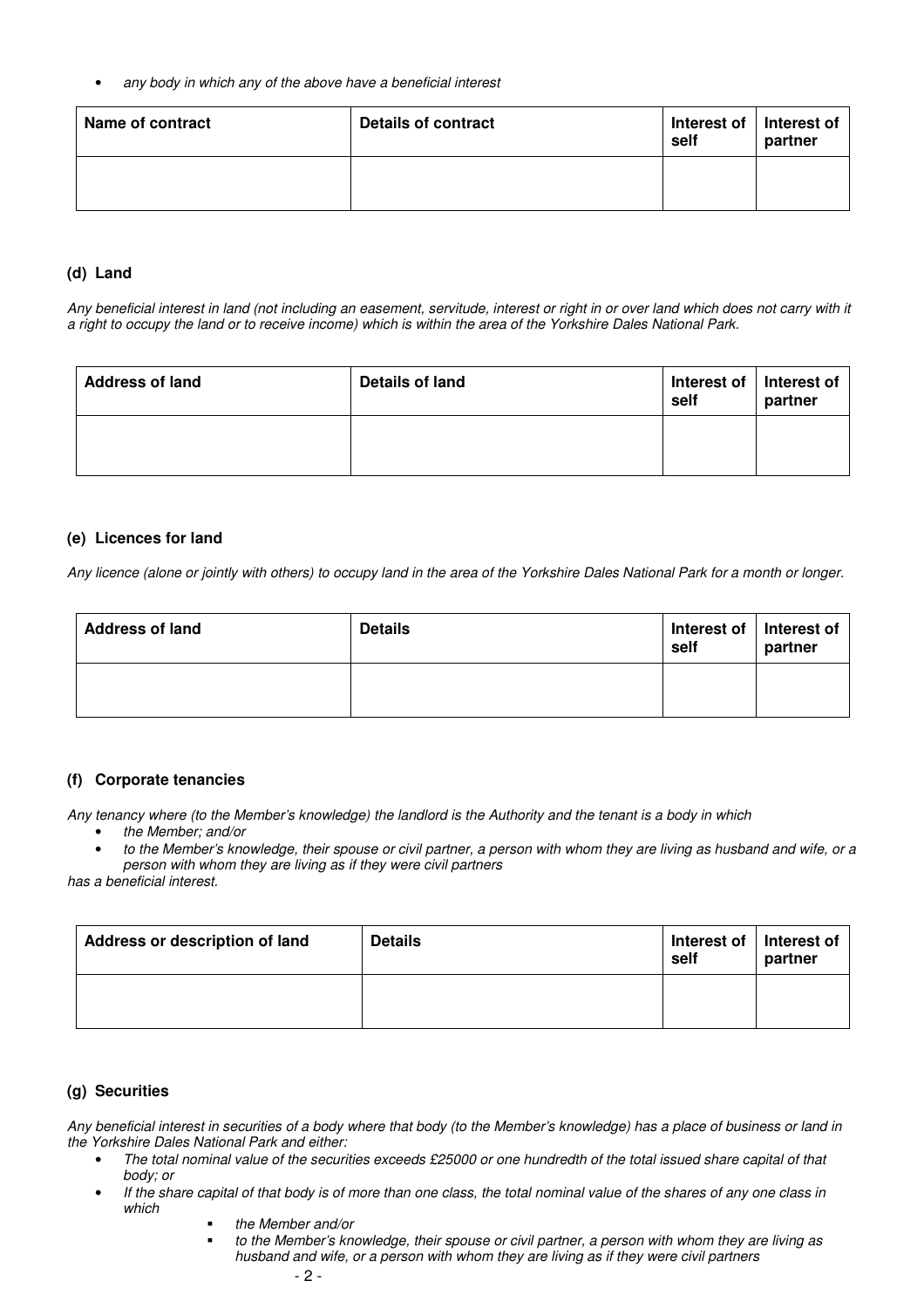| Name of body concerned | <b>Details</b> | Interest of   Interest of<br>self | partner |
|------------------------|----------------|-----------------------------------|---------|
|                        |                |                                   |         |

### **PART 2: OTHER PERSONAL INTERESTS**

The following are personal interests as defined in paragraph 3.3 of the Member Code of Conduct:

### **(a) Your membership of any body to which you are appointed by the Authority**

*Please list your membership of any body to which you have been appointed or nominated by the Authority (including Partnerships).* 

| Name of body | <b>Details</b> |
|--------------|----------------|
|              |                |
|              |                |

### **(b) Your membership of any public body**

*Please list your membership of any public authority or body exercising functions of a public nature (e.g. District/Borough Councils, Fire Authority, Police Authority and Parish Councils, School Governing Bodies etc).*

| Name of body                          | <b>Details</b> |
|---------------------------------------|----------------|
| North Yorkshire County Council        | Member         |
| <b>Richmondshire District Council</b> | Member         |
| <b>Richmond Town Council</b>          | Member         |

#### **(c) Your membership of any charitable body**

*Please list your membership of, or position of general control or management in, any charity, or other body directed to charitable purposes.* 

| Name of body                  | <b>Details</b> |
|-------------------------------|----------------|
| <b>Richmond School Trust</b>  | Trustee        |
| Richmondshire Landscape Trust | Trustee        |
| <b>Paul Curran Trust</b>      | Trustee        |
| <b>Thompson Charity</b>       | Trustee        |
|                               |                |
|                               |                |

### **(d) Your membership of any political party, trade union, or other body one of whose principal purposes is to influence public opinion or policy**

*Please list your membership of any body whose principal purposes include the influence of public opinion or policy (e.g. political parties, trade unions and professional associations).*